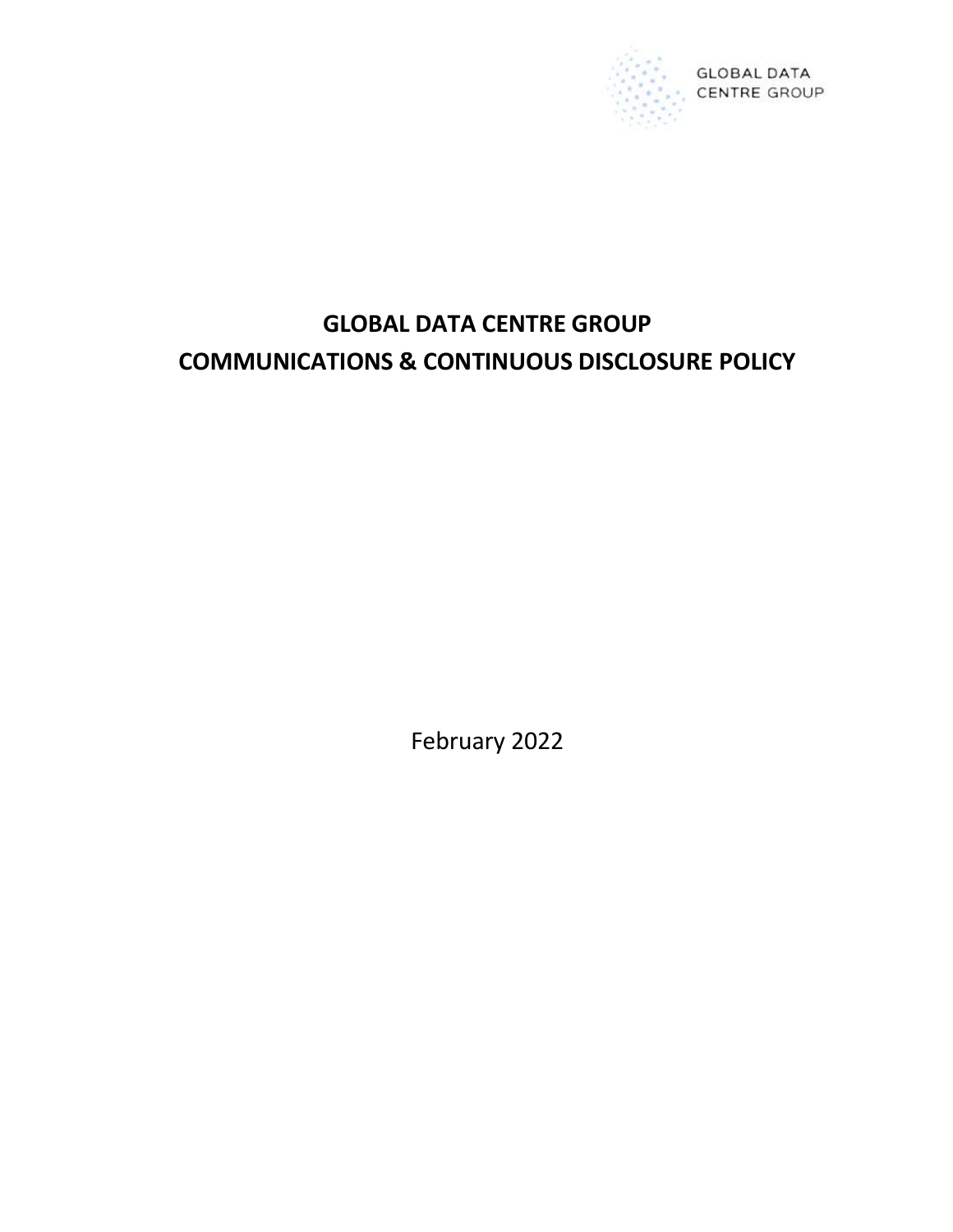

# Communications & Continuous Disclosure Policy

# 1. Purpose

Evolution Trustees Limited ("Evolution Trustees") as the Responsible Entity ("RE") for Global Data Centre Investment Fund and Global Data Centre Operations Fund (the "ASX Schemes") and Lanrik Partners Pty Ltd ("the Investment Manager") of the ASX Schemes (collectively: "GDC") is committed to meeting its communication and continuous disclosure obligations through the adoption of the Communications & Continuous Disclosure Policy ("the Policy"). These obligations are important to support ongoing investor confidence and the reputation of the business.

The ASX Schemes are a listed enhanced disclosing entity ("ED") and must meet the requirements of both the ASX Listing Rules ("Listing Rules") and section 674 of the Corporations Act. The Policy is consistent with Recommendations 5 and 6 of the ASX Governance Council's Corporate Governance Principle and Recommendations (4th edition, February 2019), which provides that a listed entity should:

- a) have and disclose a written policy for complying with its continuous disclosure obligations under the Listing Rules;
- b) ensure that its board receives copies of all material market announcements promptly after they have been made;
- c) release a copy of the presentation materials on the ASX Market Announcements Platform ahead of the presentation where a listed entity gives a new and substantive investor or analyst presentation; and
- d) have an investor relations program that facilitates effective two-way communication with investors.

"The Board" in this policy document shall mean the board of directors (each a "Director") of the RE.

# 2. Policy Principles

This Policy is designed to:

- reinforce Evolution Trustees' commitment to the continuous disclosure and material/significant event obligations imposed by the Corporations Act and Listing Rules;
- highlight the scope of the disclosure requirements under the continuous disclosure regime; and
- ensure timely and accurate information about Schemes is provided equally to members and the market in a clear and balanced way.

To achieve these purposes, this Policy sets out Evolution Trustees' processes for:

- identifying all material information;
- reporting such material information to the Directors of Evolution Trustees; and
- providing timely disclosure of material information.

This Policy pertains to continuous disclosure regimes relevant to listed Schemes and Schemes that meet the definition of ED Securities under the Corporations Act.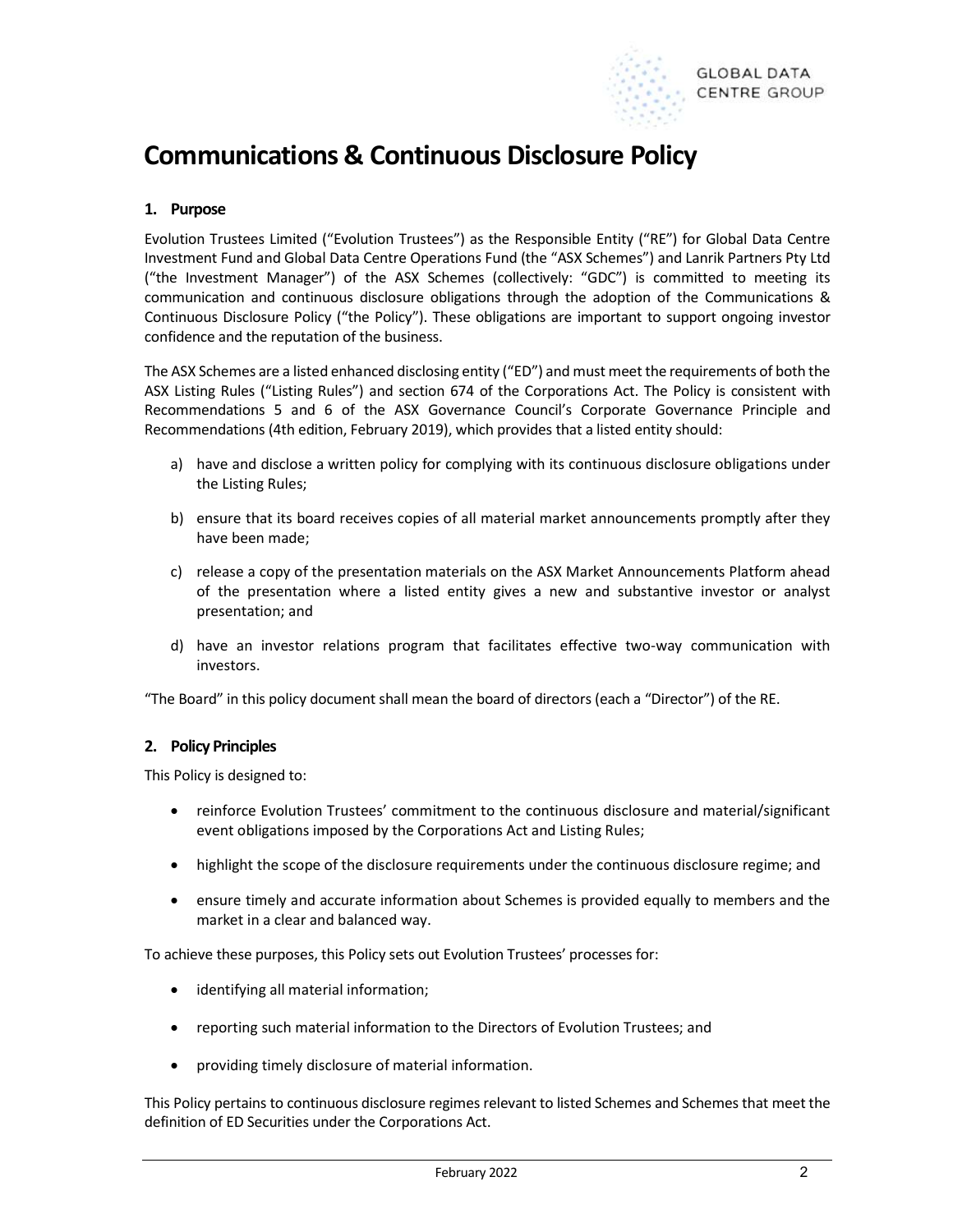

The ASX Schemes are a stapled structure which is traded on the ASX. It is imperative that the RE works closely with the appointed Investment Manager to ensure these policy principles are enshrined in the working relationship between RE and Investment Manager.

# 3. Application of this Policy

This Policy applies to:

- all Directors, senior executives and employees of the Investment Manager;
- all Directors and senior executives of Evolution Trustees;
- all employees of Evolution Trustees who have responsibilities relating to GDC, whether full or part time or casual; and
- all contractors and consultants working for Evolution Trustees who have responsibilities relating to GDC,

#### (collectively, Personnel).

Although the key continuous disclosure obligations arise under the Corporations Act and Listing Rules, the application of this Policy extends to all Personnel.

#### 4. Registered Schemes

#### ASIC Disclosures

- Advertising and Marketing of Schemes
- RG 97 Fee disclosures
- RG 198 Unlisted Disclosing Entities
- RG 45 Mortgage Schemes
- RG 46 Unlisted Property Schemes
- RG 240 Hedge Funds

ASIC has several enforcement options available to it where a company breaches its continuous disclosure obligations. These include civil penalty proceedings with a maximum fine of \$1 million, criminal penalty proceedings, enforceable undertakings and the use of infringement notices, introduced in 2004.

#### Corporations Act Disclosures

• Section 1017B – material changes and significant events

Under section 1017B of the Corporations Act, members should be notified of any material change to a matter, or significant event that affects a matter, which would have been required to be specified in a PDS.

GDC is required to provide notice to members in writing or electronically and that notice must contain information that is reasonably necessary for the member to understand the nature and effect of the change. The Corporations Act specifies the minimum notice that is required for a material or significant event change being: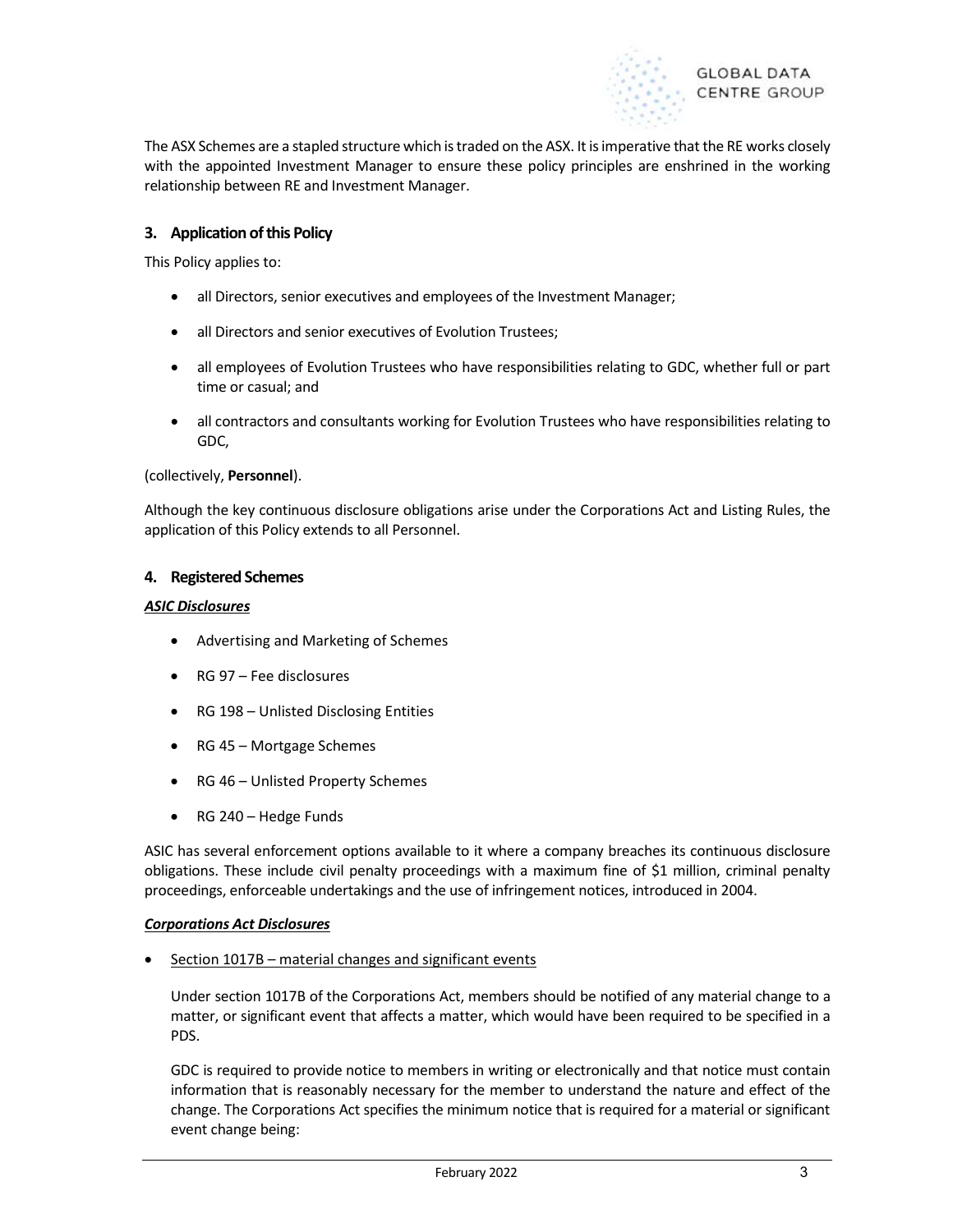

| Change                                                                                                                                                                                                                                                                    | <b>Timeframe</b>                                                                                                         |
|---------------------------------------------------------------------------------------------------------------------------------------------------------------------------------------------------------------------------------------------------------------------------|--------------------------------------------------------------------------------------------------------------------------|
| A material/significant event which is not an<br>increase in fees or charges                                                                                                                                                                                               | Before the change or event occurs or as soon as<br>practicable (no later than 3 months after change<br>has taken place.) |
| A material/significant event which is not an<br>increase in fees or charges and in which the<br>material/significant event would not have an<br>adverse effect on the member's interest and<br>accordingly the member would not be concerned<br>with the period of delay. | No later than 12 months after the change or event.                                                                       |
| A material/significant event which is an increase in<br>fees or charges.                                                                                                                                                                                                  | 30 days before the change takes effect.                                                                                  |

# ED Securities Schemes

Along with the above disclosure requirements, the ASX Schemes meet the indicia to be classified as ED Securities under section 111AD through to 111AJ of the Corporations Act being a registered managed investment scheme with more than 100 members that offers a Product Disclosure Statement and including any listed schemes regardless of the number of members, therefore are also required to comply with the following Corporations Act disclosures:

Section 675(2) – ongoing disclosure

Under section 675(2) of the Corporations Act, if the RE becomes aware of information:

- 1. that is not generally available; and
- 2. that a reasonable person would expect, if it were generally available, to have a material effect on the price or value of the registered managed investment scheme; and
- 3. if those securities are managed investment products the information has not been included in a PDS, or in a Supplementary PDS, a copy of which has been lodged with ASIC;

the RE must, as soon as practicable, lodge a document with ASIC containing the information or comply with RG 198 if the RE has elected to comply with the good practice guidance for website disclosure.

In addition to this, consideration should be given to whether members in the scheme should be provided with pre/post notification of the disclosing event. In some rare instances consideration should be provided to whether member approval for a proposed disclosing event should be provided. This would occur where the proposed disclosing event would have a substantial impact to the scheme and the members.

Section 676 – when information is generally available

This section provides guidance to determine when information is generally available. It states that information is generally available if:

1. it consists of readily observable matter; or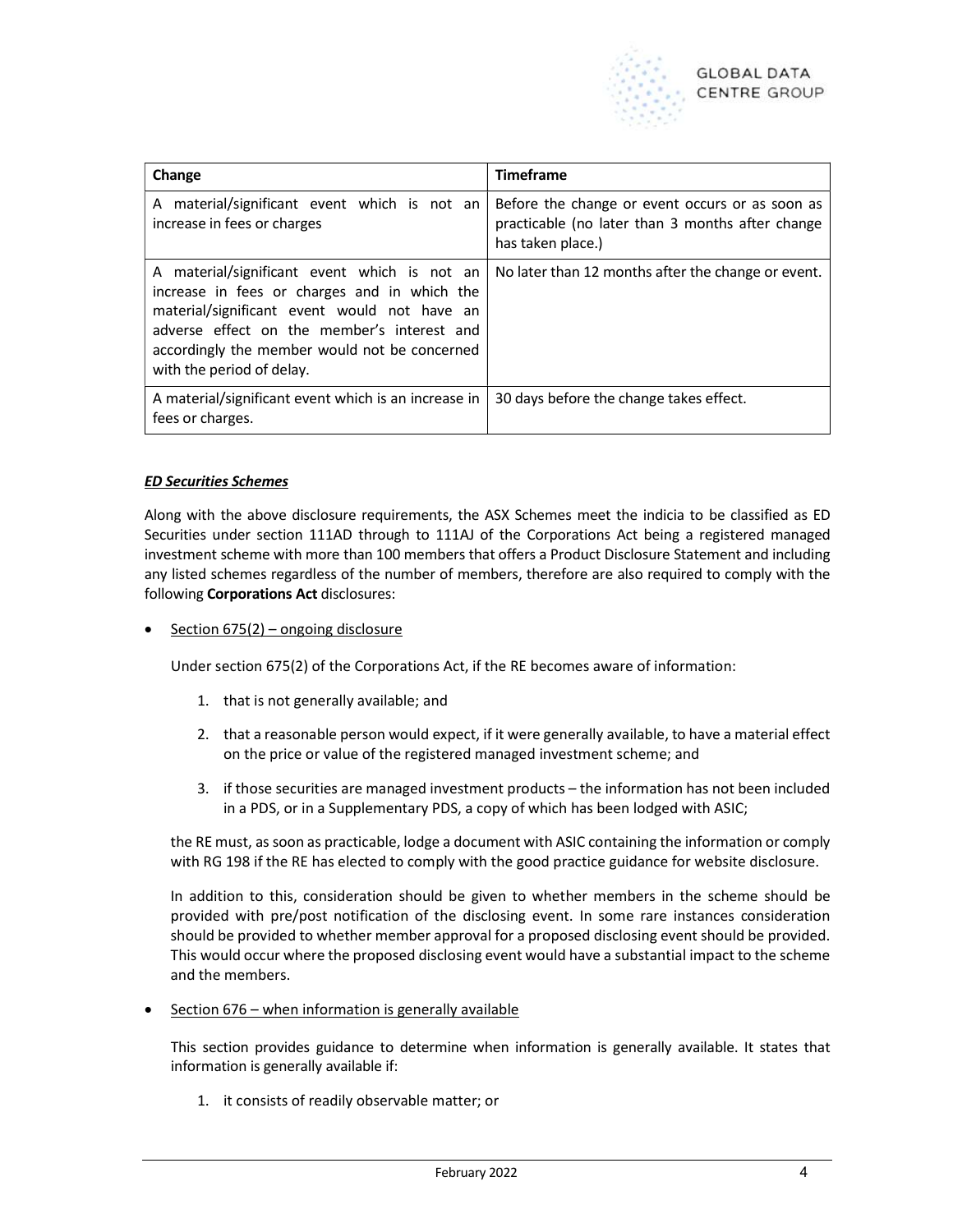

2. it has been made known in a manner that would, or would be likely to, bring it to the attention of persons who commonly invest in securities of a kind whose price or value might be affected by the information and since it was so made known, a reasonable period for it to be disseminated among such persons has elapsed.

The section also states that information is also generally available if it consists of deductions, conclusions or inferences made or drawn.

 $\bullet$  Section 677 – material effect on price or value

Under section 677 of the Corporations Act, a reasonable person would expect information to have a material effect on the price or value of units in the scheme if the information would, or would be likely to, influence persons who commonly invest in securities in deciding whether to acquire or dispose of those units.

# 5. ASX Listed Schemes

# Continuous Disclosure Regime

Along with the above disclosure requirements and, if applicable, ED Securities' Corporations Act disclosures, listed Schemes are also required to comply with the following ASX disclosures:

# 1. ASX Listing Rules generally

As a listed Scheme, GDC is required to comply with ASX Listing Rules 3.1, 3.1A and 3.1B; and s674 of the Corporations Act.

# Listing Rule 3.1 states that:

"Once an entity is or becomes aware of any information concerning it that a reasonable person would expect to have a material effect on the price or value of the entity's securities, the entity must immediately communicate that information to the ASX".

In accordance with Listing Rule 3.1, Evolution Trustees is required to immediately notify ASX of any information of which it becomes aware, and that a reasonable person would expect to have a material effect on the price or value of any securities issued by GDC unless an exception under the Listing Rules applies (as described below). Disclosure is made by making an announcement to the market announcements platform on ASX. It is noted that Evolution Trustees is reliant on the Investment Manager and its personnel to notify it of information of which it becomes aware, and that a reasonable person would expect to have a material effect on the price or value of any securities issued by GDC.

Evolution Trustees becomes aware of information if any of its Directors or officers has, or ought reasonably to have, come into possession of the information while performing his or her duties as a Director or officer of GDC.

The obligation does not apply in the following instances:

| 3.1A   | Listing Rule 3.1 does not apply to particular information where all of the following three<br>requirements under Listing Rules 3.1A.1, 3.1A.2 and 3.1A.3 are satisfied in relation to the<br>information: |
|--------|-----------------------------------------------------------------------------------------------------------------------------------------------------------------------------------------------------------|
| 3.1A.1 | One or more of the following 5 situations applies:                                                                                                                                                        |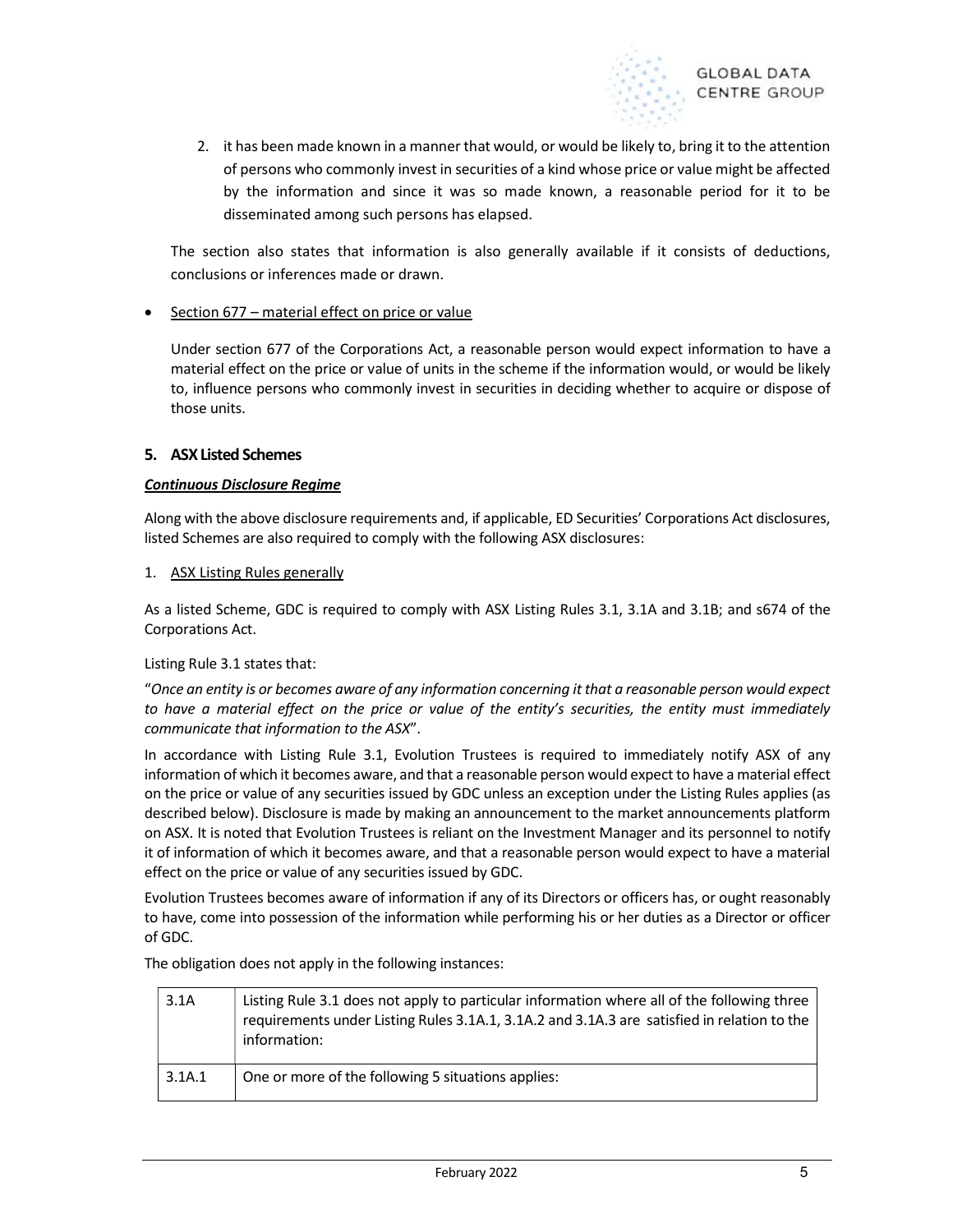

|        | It would be a breach of a law to disclose the information (note Confidentiality<br>$\bullet$<br>Agreements cannot protect);                                                                                                              |  |  |  |  |
|--------|------------------------------------------------------------------------------------------------------------------------------------------------------------------------------------------------------------------------------------------|--|--|--|--|
|        | The information concerns an incomplete proposal or negotiation, (note that the<br>٠<br>point a binding agreement is reached is critical, and prolonging the signing of<br>documents cannot delay disclosure);                            |  |  |  |  |
|        | The information comprises matters of supposition or is insufficiently definite to<br>warrant disclosure;                                                                                                                                 |  |  |  |  |
|        | The information is generated for the internal management purposes of the entity;<br>or                                                                                                                                                   |  |  |  |  |
|        | The information is a trade secret; and<br>$\bullet$                                                                                                                                                                                      |  |  |  |  |
| 3.1A.2 | The information is confidential and ASX has not formed the view that the information has<br>ceased to be confidential (see note A); and                                                                                                  |  |  |  |  |
| 3.1A.3 | A reasonable person would not expect the information to be disclosed.                                                                                                                                                                    |  |  |  |  |
| 3.1B   | If ASX considers that there is or is likely to be a false market in an entity's securities and<br>asks the entity to give it information to correct or prevent a false market; the entity must<br>immediately give ASX that information. |  |  |  |  |

Whether such an exception applies in any specific circumstance will be decided by the Directors of Evolution Trustees. If an exception might apply this does not qualify or change the obligation on all Personnel to communicate or report material information under this Policy. All Personnel must maintain and keep all material information strictly confidential until it is released to ASX and becomes generally available.

If material information is no longer confidential (for example, if it is reported or referred to in the media or any information agency screens, or is discussed on social media platforms), once they become aware, Personnel must inform the Board immediately to allow GDC to comply with its continuous disclosure obligations.

# 2. Trading Halts

If the market is or will be trading at any time after a listed entity is obliged to give market sensitive information to the ASX under Listing Rule 3.1 and before it can give an announcement to the ASX to release, the entity may consider the use of a trading halt, to assist in meeting its continuous disclosure obligations. The trading halt is appropriate in circumstances where disclosure is necessary but the Group expects that it will not be in a position to release the announcement until such time as the market is trading.

Evolution Trustees may ask any exchange to halt trading in its securities to manage disclosure issues, thereby facilitating a fair and informed market in GDC's securities.

The request for a trading halt to the ASX should be made by the Company Secretary in writing, following consultation with the Board. No employee is authorised to initiate a request for a trading halt other than through the Company Secretary.

The Company Secretary will ensure that there is a protocol for handling contact with ASX and adequate back up processes and procedures for contact and communication with the ASX and lodgement of the trading request.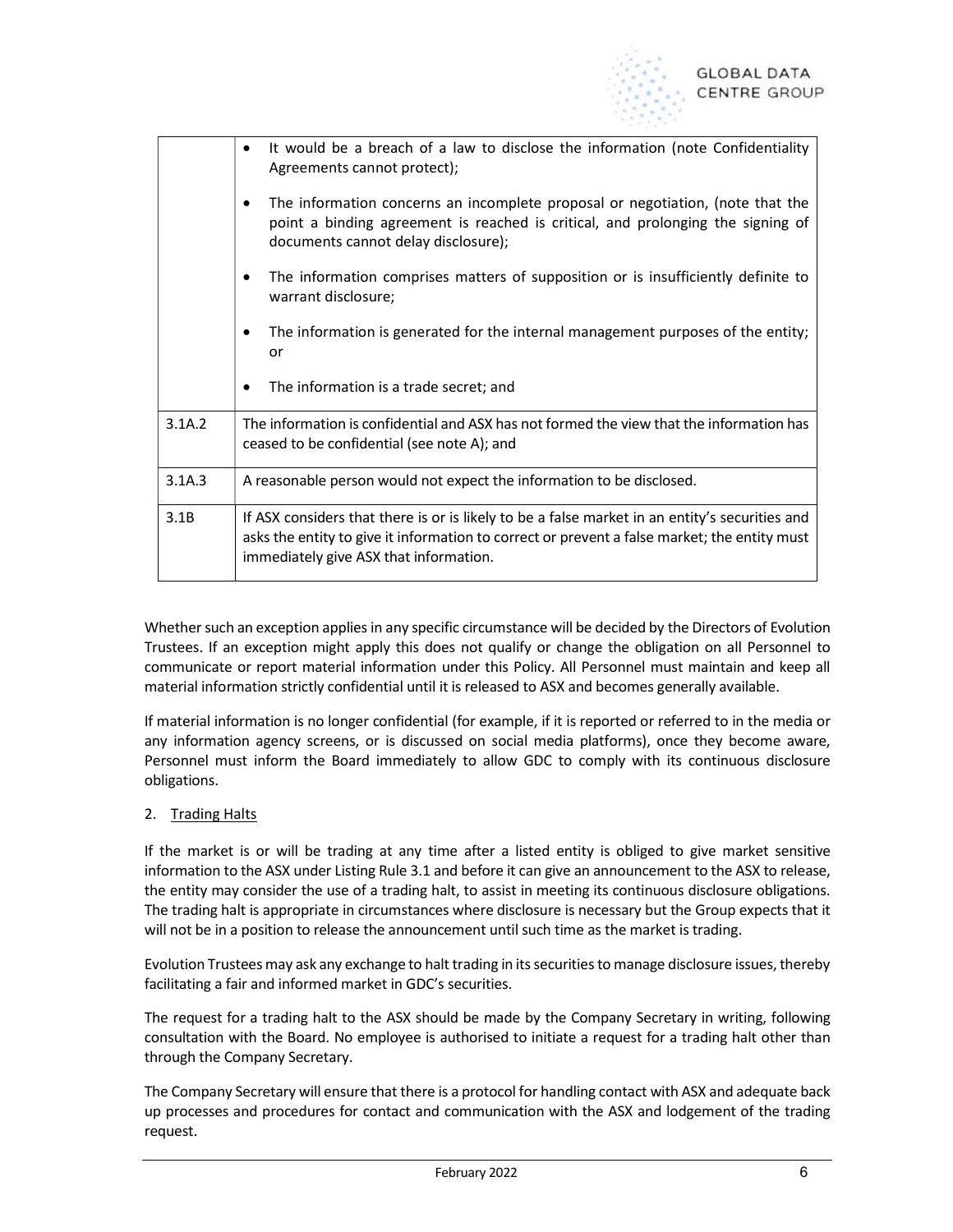

# 3. Blackout Periods

Information that regularly comes into existence and is clearly identifiable as "Material Information" shall be released in accordance with established principles. For example, determination of financial results, distributions, and other cyclical events shall be released in the normal course of events.

A timetable of such events shall be maintained and senior staff shall be familiar with it. The Company Secretary is charged to report to the Board any departures or variations from the timetable.

Such Material Information may be withheld under the provisions Listing Rule 3.1A.1. During this time, a Blackout Event will be called by the Company Secretary for all staff and directors preventing any transactions in these listed entities. The procedures relevant to a Blackout Event and trading are contained within the Personal Dealings & Securities Trading Policy.

There may occasionally emerge other information which requires determination as being Material Information or not. Such determination will be by the:

- Board, or
- Company Secretary

#### In the latter case:

The information will be discussed by the Company Secretary and its classification determined in consultation with the Board, and other directors if available.

If the information is Material Information and:

- a) It is deemed that it not be released immediately then the relevant staff shall be informed that this is the case and confidentiality reminders given and depending on the significance of the matter a Blackout period called, or
- b) If is suitable for release then ASX and RG198 submissions prepared and released.

The information shall be recorded in the Register (see Attachment A) and shall be tendered for acceptance at the next board meeting. Decisions made to disclose or not disclose matters shall be recorded in the RE Board minutes. To facilitate such recording, a standing item shall be incorporated at the end of each Board meeting agenda to document the consideration of and the disclosure decisions made at that meeting.

#### 4. Authority to Release Information

| Announcement                   | Requires<br>Board prior to<br>ASX release | only Investment<br>Requires<br>Manager approval prior to<br>ASX release | Company<br>Secretary |
|--------------------------------|-------------------------------------------|-------------------------------------------------------------------------|----------------------|
| Price Sensitive Market Updates | P                                         |                                                                         |                      |
| Trading Halts / Suspensions    |                                           | P                                                                       |                      |
| Results of AGM                 | $\overline{\phantom{0}}$                  |                                                                         | P                    |
| <b>AGM Presentations</b>       | P                                         |                                                                         |                      |
| Notice of AGM                  | P                                         |                                                                         |                      |
| Release of Annual Report       | p*                                        |                                                                         |                      |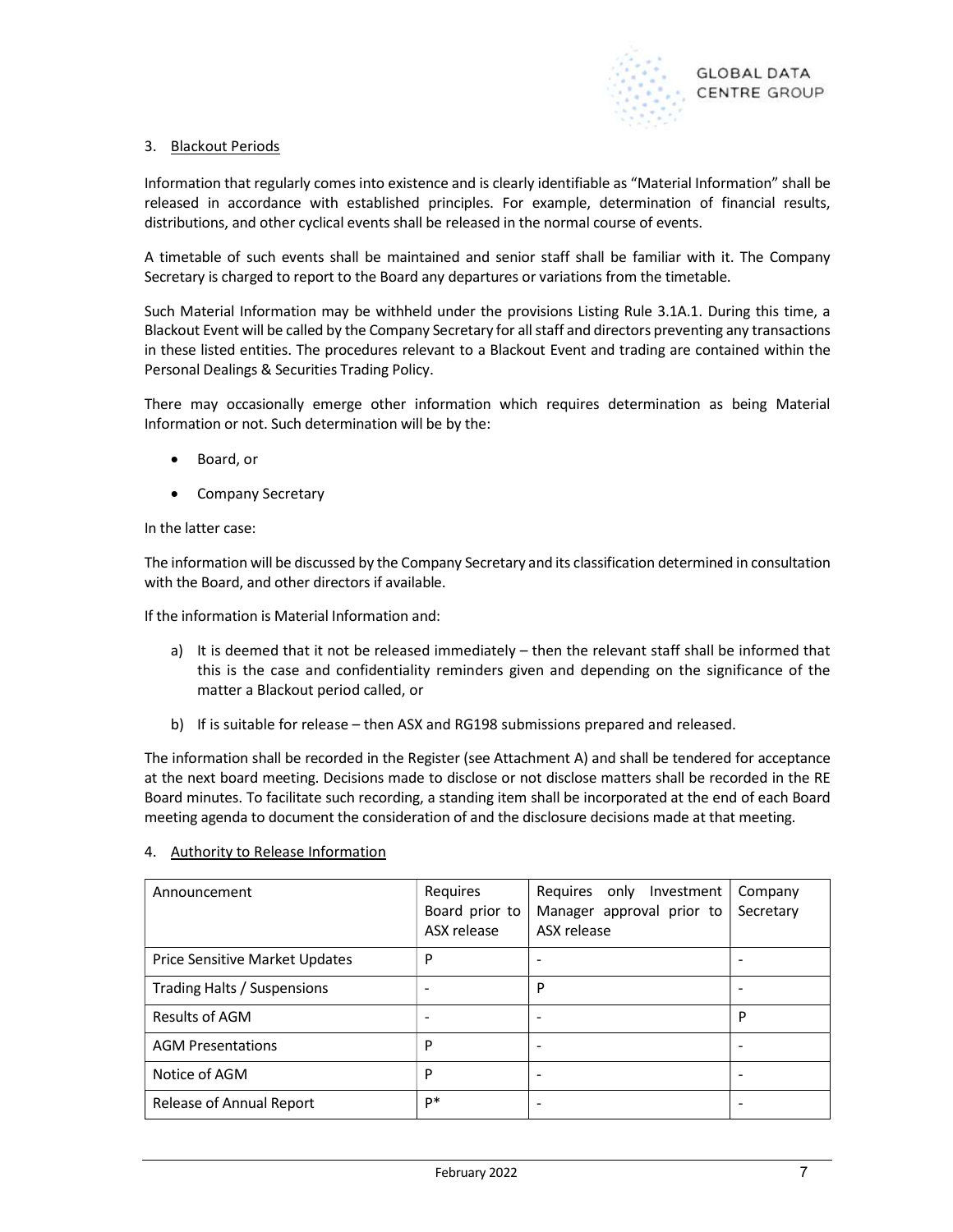

| Half year Accounts / Announcements /<br>Presentations  | p* |  |
|--------------------------------------------------------|----|--|
| Full year Accounts / Announcements /<br>Presentations  | p* |  |
| New issue of securities                                | P  |  |
| Change of Directors Interest Notice                    | P  |  |
| Cancellation of Securities / Buy Back                  | P  |  |
| DRP Re-Investment Price                                | P  |  |
| Analyst / Investor Presentations                       | P  |  |
| Distribution Announcement<br>(regular<br>announcement) | p* |  |
| Change to Distribution Policy                          | p* |  |

\*Also requires Evolution Trustees approval unless only applicable to GDC.

The Board will be provided with copies of all material market announcements after they have been made.

#### 5. Authorising Company Spokespersons

GDC shall keep to a minimum the number of directors and staff authorised to speak on GDC's behalf ("Authorised Persons"). Authorised Persons:

- may discuss with inquiring parties information that the company has released publicly through the stock exchange or the website, but shall avoid referring to or commenting on other price sensitive matters not yet released, and
- must make themselves familiar with the company's disclosure history before they brief anyone outside the company in order to safeguard against inadvertent disclosure of unreleased price sensitive information.

#### 6. Monitoring Disclosures

A record of all contact (by phone, email or in person) that has occurred with media, investors, investments banks and analysts is to be noted. A summary of this contact and any information disclosed shall be tabled for the Board at each meeting. This register shall record all contact with media, investors, investment banks and analysts where information has been released. Refer Attachment B.

Such information releases include those emanating from unanticipated questions, rumours, leaks, inadvertent disclosures, and from briefing analysts and shareholder groups.

Authorised Persons shall provide copies of information releases to the Compliance Manager to support such entries on the register, and for immediate release if necessary.

#### 7. Handling Rumours, Leaks and Inadvertent Disclosures

Issues can arise in the context of rumours circulating in media, orally or via email, blogs, facebook, chat sites, twitter and other social media.

The company shall monitor these mediums as far as possible.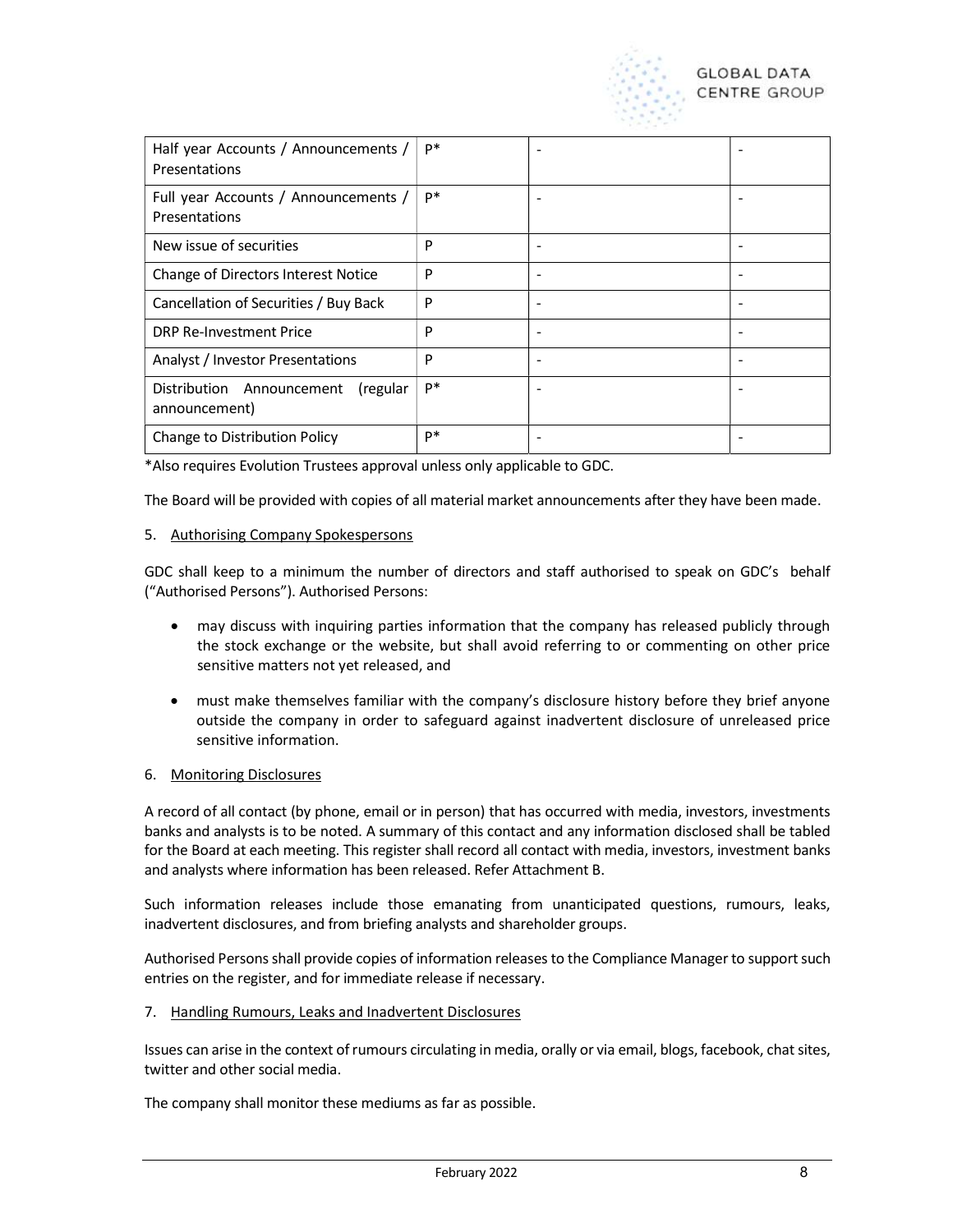

Where rumours and leaks regarding Material Information feature in the media described above, which have the potential of creating a false market for the securities, these shall be referred immediately to the Company Secretary which shall decide if the matter is material and, if so, shall confer with the Board, if practical, about how to respond.

Such response may include:

- making a "no comment" statement, or
- replying without providing misleading information or referring to unreleased Material Information (if this is possible), or
- release of Material Information.

GDC shall not deny rumours or leaks when it is misleading to do so. In respect of inadvertent disclosures of Material Information all or part of the Material Information shall be released immediately. Where not all Material Information is released, the Company Secretary shall decide that sufficient information is released to avoid:

- non-disclosure, and
- misleading users by the fact of its insufficiency or brevity.

The Company Secretary shall confirm such responses with the Board in a timely manner.

- 8. Briefing Analysts and Major Shareholders
- a) Reviewing discussions

Authorised Persons shall provide copies of information releases to the Compliance Manager prior to any release for recording on the register, and for immediate release if necessary.

Such releases should include slides and electronic presentations used in briefings. These materials should be placed with the ASX or on the RG198 webpage area prior to the presentation as a matter of course to ensure full disclosure.

b) Handling unanticipated questions

In dealing with analyst or shareholder questions that raise issues outside the intended scope of discussion, GDC officers shall:

- only discuss information that has been publicly released, and
- if a question can only be answered by disclosing Material Information, decline to answer or take it on notice. In such cases it is important to release the Material Information before responding.

# c) Responding on financial projections and reports made by analysts

GDC will not generally comment on analyst forecasts or earnings projections. Officers shall confine comments on market analysts' financial projections to errors in factual information and underlying assumptions when that does not involve providing material information that is not common knowledge or has not been previously disclosed to ASX.

Forecast information will not be provided by GDC unless it has already been disclosed to ASX. Officers shall avoid any response which may suggest that the company's or the market's current projections are incorrect.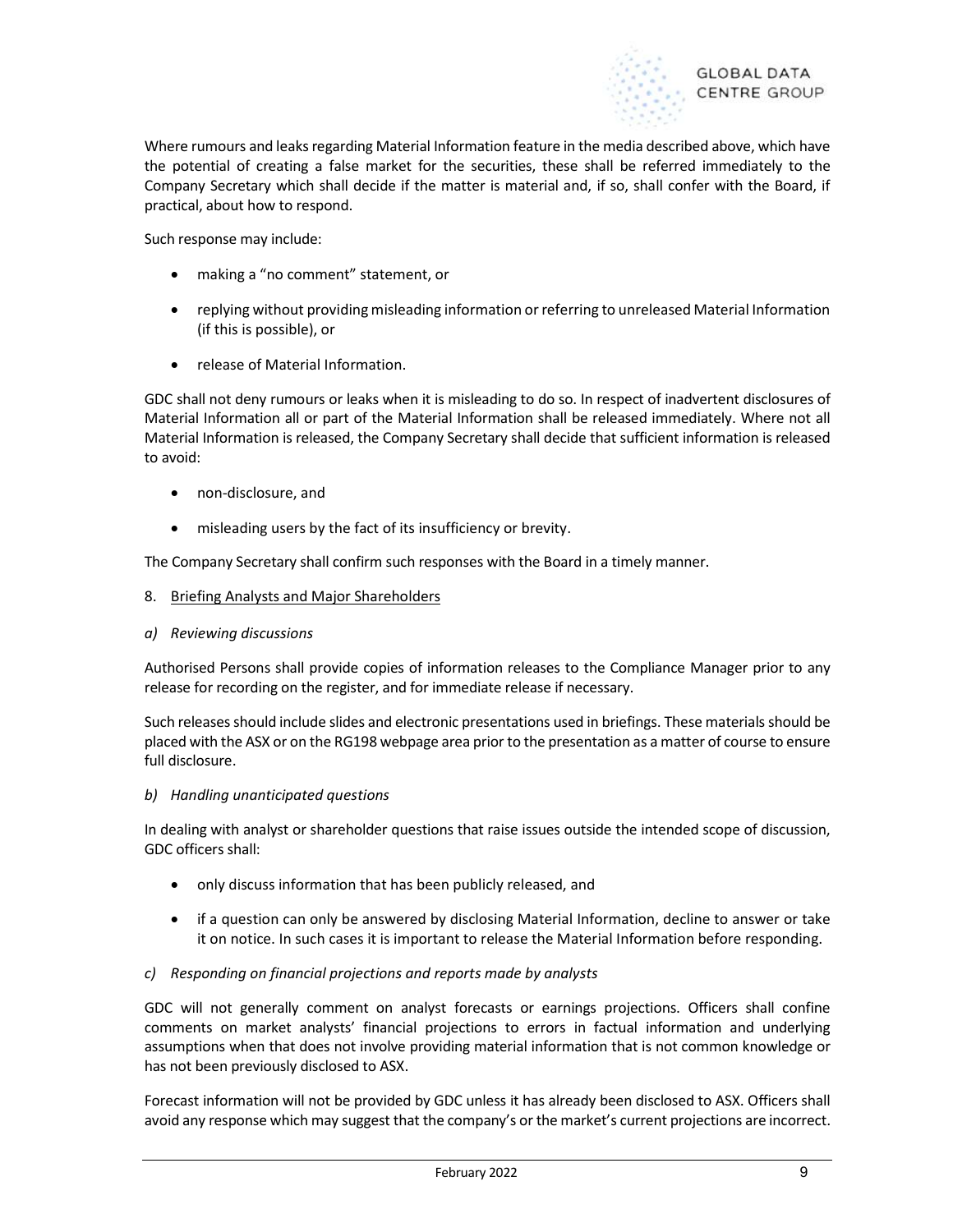

If GDC has provided to the market, earnings guidance or a range of earnings expectation and Material Information becomes available which materially impacts that earnings guidance, the continuous disclosure regime is used to communicate that information and the impact on earnings guidance.

#### 9. Pre-results Periods

To prevent the inadvertent disclosure of material information, during the periods between the end of GDC's financial reporting periods and the announcement of its results, Personnel may not discuss any financial information, broker estimates or forecasts with investors, analysts or the media unless that information has previously been disclosed to ASX.

Additional periods in which interviews or presentations are not permitted without prior approval from the Board may be imposed. The Personnel will be notified of any such additional periods.

#### 6. Requirements

On becoming aware of information that is material information; and is not generally available (i.e. the information in question has not been included in any Annual Report, ASX announcement or other GDC release or publication), the Personnel must provide the Board with as much detail about the matter or information as is reasonable in the circumstances and a brief description of why the information does or may have a material effect on the price or value of GDC securities. Such examples include:

- a general outline of the matter or information;
- details of the relevant parties;
- the date(s) of the relevant event or transaction giving rise to the information;
- the general status (e.g. final negotiations/negotiations currently progressing/preliminary negotiations only);
- the approximate value of the transaction or event giving rise to the information;
- the approximate effect on GDC's business, finances, operations or reputation; and
- if relevant, the names of any in-house or external advisers involved.

Evolution Trustees or the Board may request, and Personnel must provide, further information from Personnel as considered necessary to ensure that the information provided is accurate and complete.

A list of matters that may be considered material is set out in Attachment C. This list is only indicative and should not be seen as an exhaustive list of the matters that should be considered for disclosure.

Personnel should also inform senior management if they consider or are aware of any prior disclosure to ASX which is inaccurate or incomplete.

In addition, if any Personnel become aware of information that is based on rumour or speculation that may give rise to a false market in GDC's securities, that person should provide such information to senior management (with as much detail as is reasonable in the circumstances), including, for example:

- details of the rumour or speculation;
- the source of the information; and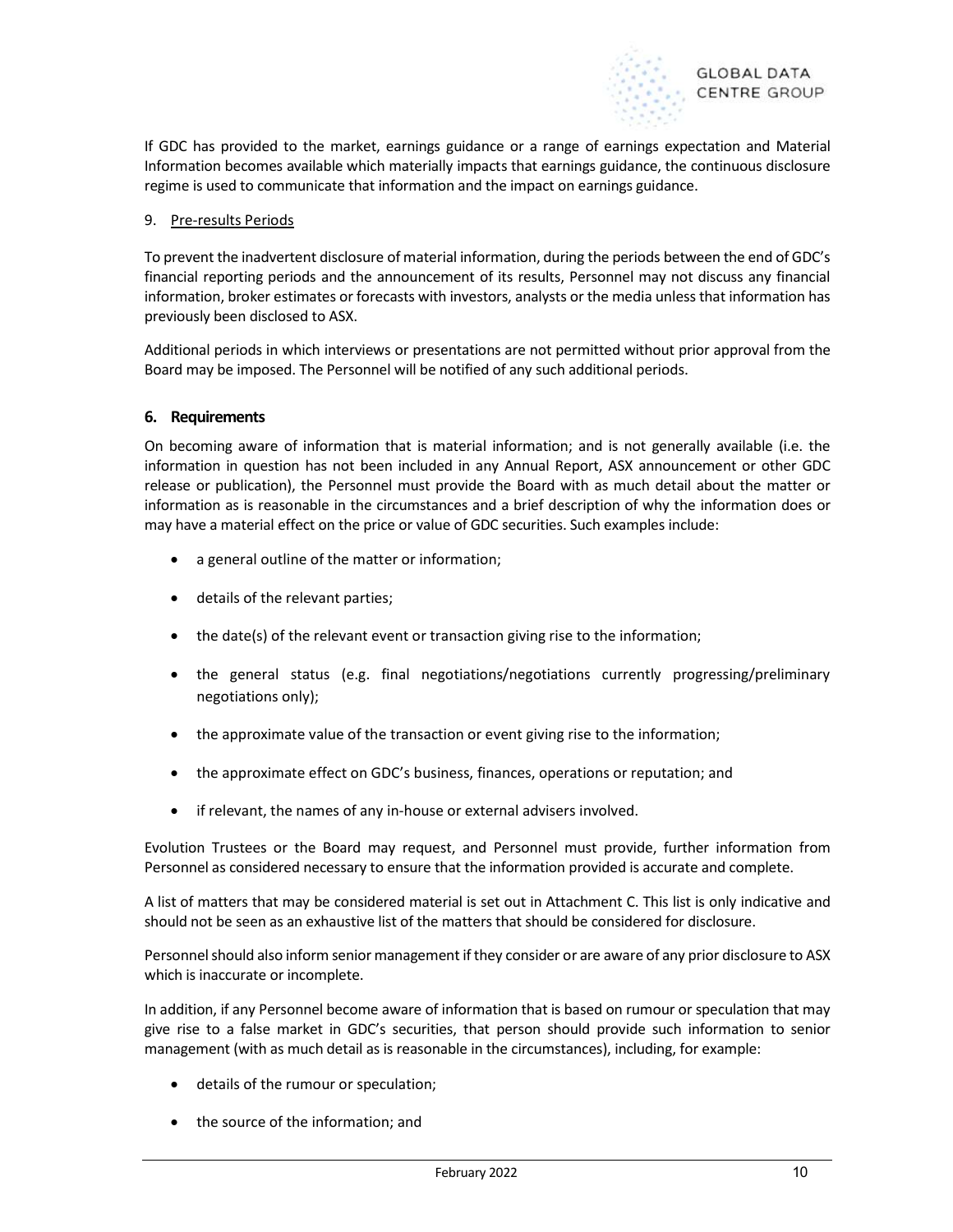

 the estimated effect of the information (if true) on GDC's business, finances, operations and/or reputation (if known).

Where in doubt as to whether a matter requires disclosure, employees are nonetheless required to advise senior management of the matter.

The relevant team member and a member of the senior management team will assess whether the information should be disclosed to ASX (if relevant) and ASIC, or on the Scheme's website, including considering whether it is necessary to seek a trading halt to facilitate an orderly, fair and informed market. We should seek a recommendation from the Investment Manager on how to treat the information. A member of the senior management team should also consider whether it is necessary to seek a trading halt or request voluntary suspension if disclosure cannot be made within an adequate timeframe. If disclosure is to be made, Evolution Trustees must then complete the Disclosing Event Checklist. Following completion, the Checklist must be submitted to a member of the senior management team for sign-off.

# 7. Accountability

The Company Secretary is accountable for:

- providing guidance to determine what constitutes material information under this Policy;
- providing advice as to disclosure of material information, responding to queries with ASX and ASIC, or reacting to claims of market rumours or speculation; and
- disclosing material information to ASX, once a decision to make that disclosure has been made in accordance with this Policy.

The Company Secretary is responsible for communication with ASX, including in relation to Listing Rules matters.

The Personnel set out below may have heightened accountability for ensuring that material information is disclosed to the Board and the Company Secretary under this Policy:

- the executives of the Investment Manager with authority and responsibility for planning, directing and controlling the activities of GDC; and
- all Directors of Evolution Trustees.

# 8. Compliance

All Personnel must comply with this Policy.

GDC will contravene its continuous disclosure obligations if it fails to notify ASX of information required by Listing Rule 3.1.

Either ASX or ASIC may take action upon a suspected contravention of the Listing Rules or the Corporations Act.

Serious criminal and civil penalties apply for failure to comply with the continuous disclosure obligations, both at the GDC level and for individuals. Any known or suspected instances of non-compliance will be reported to the Board and the Company Secretary for full investigation and appropriate disciplinary action. Employees should be aware that breaches of this Policy may result in summary dismissal and may also attract civil penalties under the Corporations Act.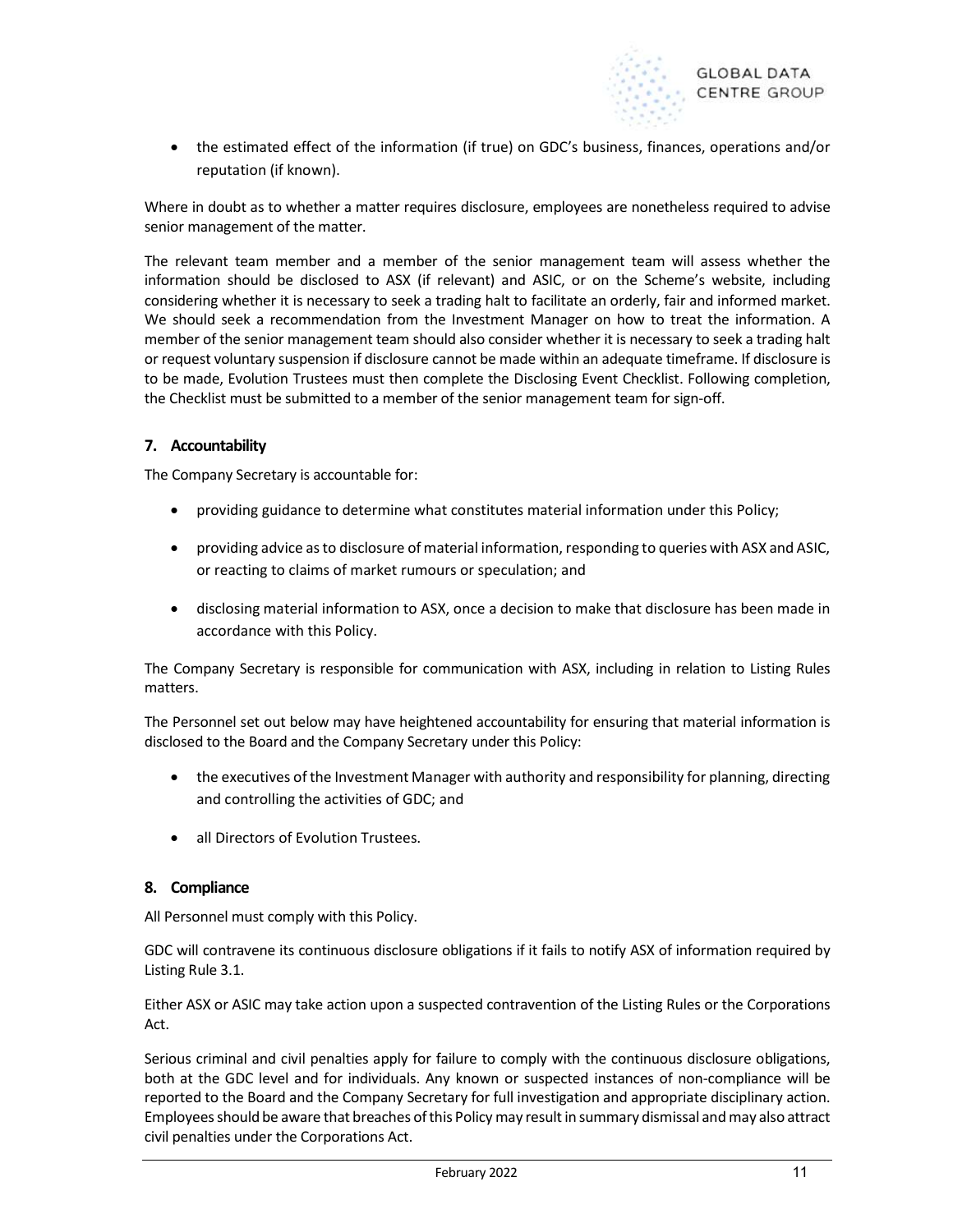

# 9. Review cycle

This Policy will be reviewed at least every two years and updated as required from time to time. The Policy will be reviewed following relevant triggers such as:

- a change to legislation;
- a significant change to the nature and/or complexity of the RE/Trustee operations;
- a significant change in the Financial Services Industry.

This Policy can be amended only with the approval of the senior management team, with the exception of minor amendments that do not affect the nature, substance or intent of the document.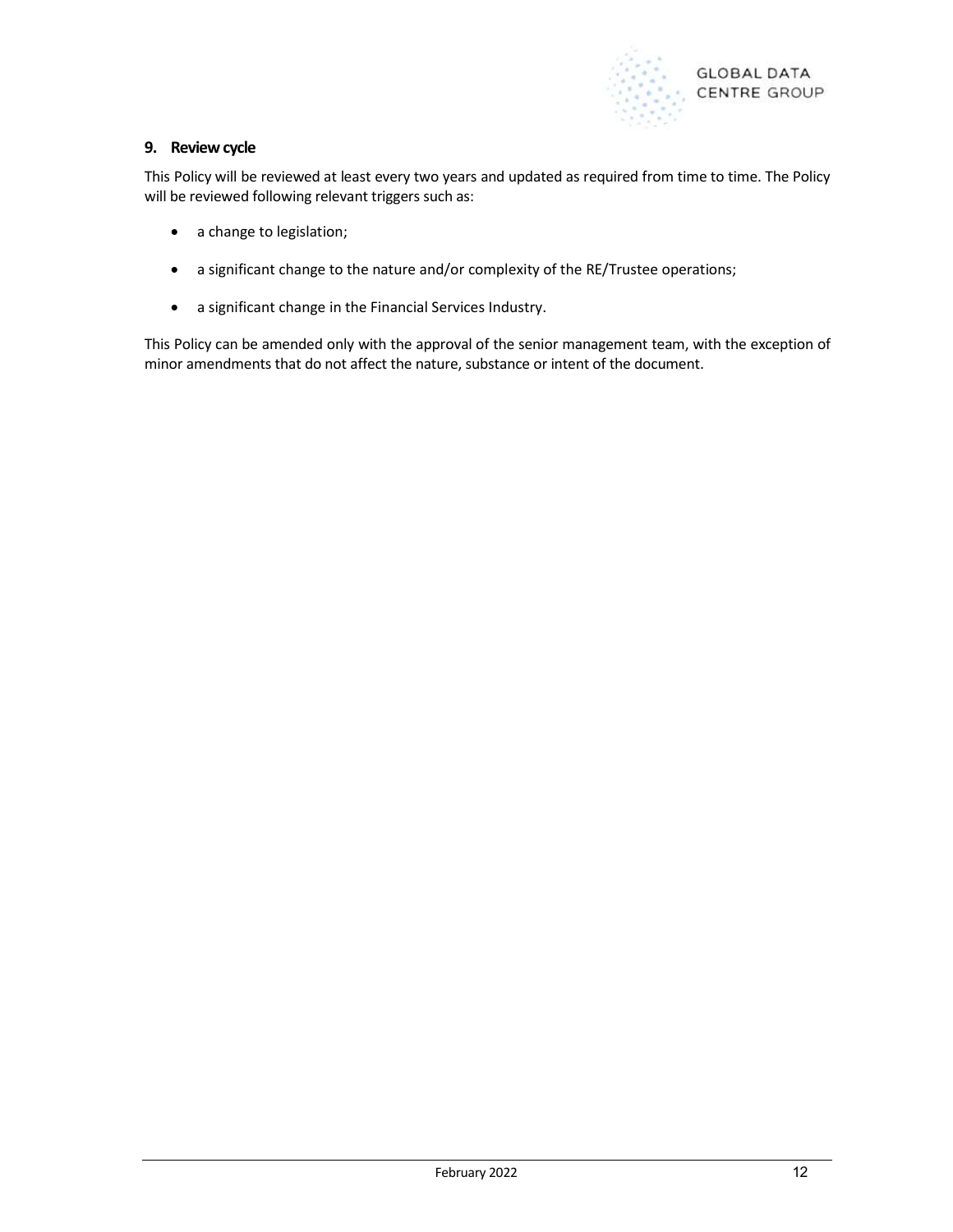

**GLOBAL DATA** SAN GLOBAL DATA

# Attachment A

# Continuous Disclosure Register for matters arising between Board meetings

Fund

| Date of<br>matter<br>arising | <b>Description of matter</b> | <b>Reasons for non-disclosure</b> | <b>Director</b><br>authorising | Date of next<br>board<br>meeting | Date<br>approved by<br>the Board | Website updated<br><b>RG198 or</b><br>Supplementary<br>released | <b>ASIC</b><br>advised<br>FS89/90 |
|------------------------------|------------------------------|-----------------------------------|--------------------------------|----------------------------------|----------------------------------|-----------------------------------------------------------------|-----------------------------------|
|                              |                              |                                   |                                |                                  |                                  |                                                                 |                                   |
|                              |                              |                                   |                                |                                  |                                  |                                                                 |                                   |
|                              |                              |                                   |                                |                                  |                                  |                                                                 |                                   |
|                              |                              |                                   |                                |                                  |                                  |                                                                 |                                   |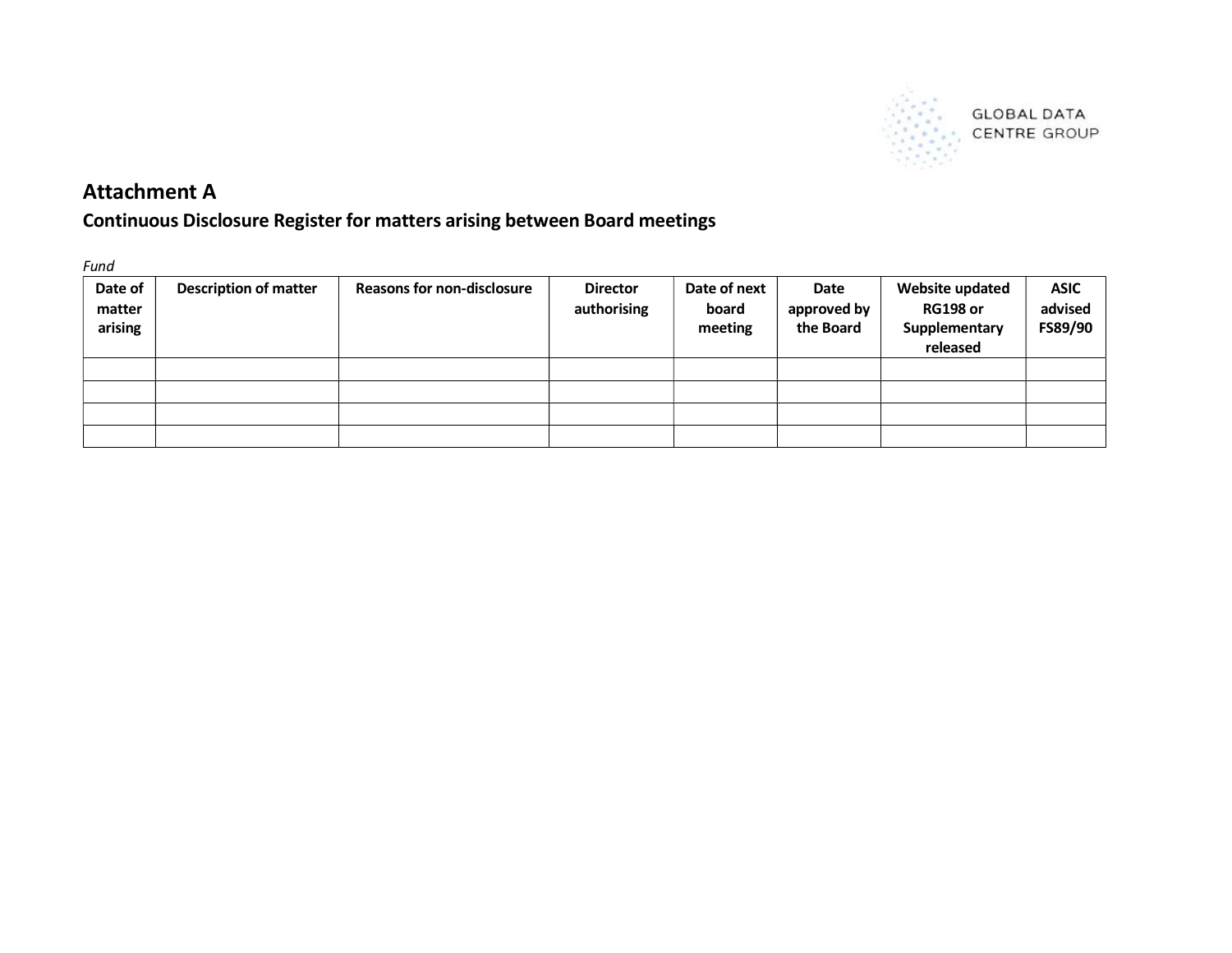

# **GLOBAL DATA** CENTRE GROUP

# Attachment B

Register of Contact with media, investors, investment banks and analysts

Fund

| Date of<br>contact | <b>Director or Officer</b> | <b>External Party Identification</b> | <b>Description of contact</b> | <b>Was sensitive</b><br>information<br>released? | If so, what action<br>has been taken? |
|--------------------|----------------------------|--------------------------------------|-------------------------------|--------------------------------------------------|---------------------------------------|
|                    |                            |                                      |                               |                                                  |                                       |
|                    |                            |                                      |                               |                                                  |                                       |
|                    |                            |                                      |                               |                                                  |                                       |
|                    |                            |                                      |                               |                                                  |                                       |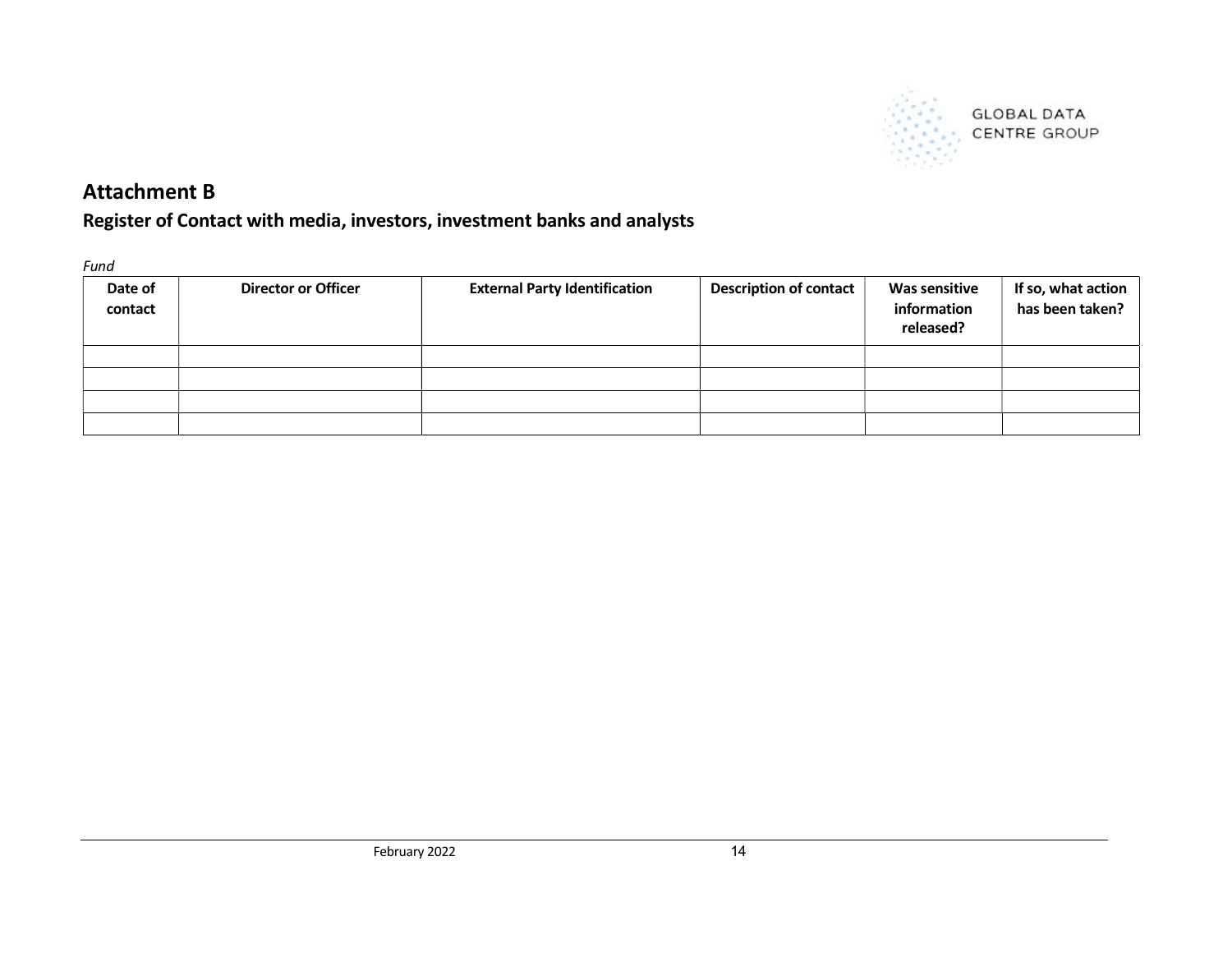

# **GLOBAL DATA CENTRE GROUP**

# Attachment C Materiality guidelines and key terms

GDC must disclose any information that a reasonable person would expect to have a material effect on the price or value of securities issued by GDC (this is known as material information).

# 1 Material information

- (a) Set out below is a non-exhaustive indicative list of matters that may give rise to an obligation to make disclosure to the market. Any information which may be material must be notified to the Board and the Company Secretary who will determine whether disclosure is required.
- (b) Matters which may require disclosure, if material, include:
	- (i) the financial condition, results of operations, GDC issued forecasts and earning performance of GDC or a controlled entity, which are significantly different from that anticipated by GDC or the market;
	- (ii) acquisitions or disposals of material assets by GDC and the entities it controls;
	- (iii) significant events or occurrences that may have a material impact on the operations of GDC or the entities it controls;
	- (iv) the appointment of a receiver, manager, liquidator or administrator in respect of any loan, trade credit, trade debt, borrowing or securities held by GDC or the entities it controls;
	- (v) an agreement between GDC and a Director (or a related party of the Director);
	- (vi) changes in GDC's senior management or auditors;
	- (vii) a significant financing or security issue (whether debt or equity) or other action with respect to outstanding securities (such as a share repurchase plan or redemption of bonds) or any default on any securities; and
	- (viii) a proposed dividend or a change in the dividend policy.

# 2 Key terms

# 2.1 Material effect

(a) A reasonable person is taken to expect information to have a material effect on the price or value of securities if it would, or would be likely to, influence persons who commonly invest in securities in deciding whether or not to subscribe for or buy or sell the securities.